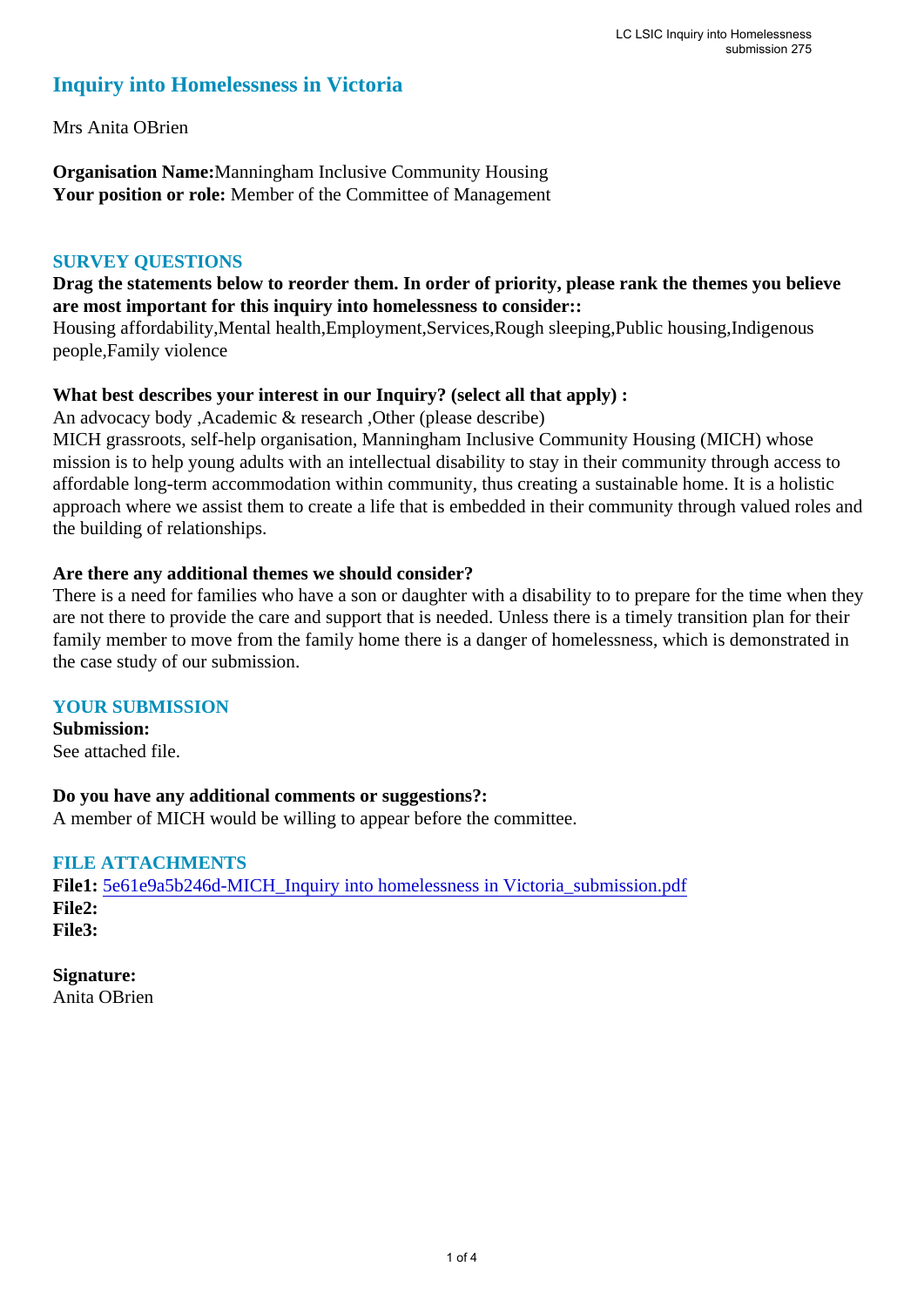# **Inquiry into homelessness in Victoria**

## **Submission by MICH**

## **1 Introduction**

This case study is of a member of the grassroots, self-help organisation, Manningham Inclusive Community Housing (MICH) whose mission is to help young adults with an intellectual disability to stay in their community through access to affordable long-term accommodation within community, thus creating a sustainable home. It is a holistic approach where we assist them to create a life that is embedded in their community through valued roles and the building of relationships.

*Adam* (fictitious name) is a 28-year old man, who has a mild intellectual disability, lived with his mother in a rented home. He attended a special school where he was a very good student who was popular with other students and staff alike. He was articulate and well-behaved.

When he left school, he obtained his car licence and was employed at Coles Supermarket for a few hours a week. This ended when he asked for more hours, but he decided he would like to pursue different avenues for work.

Through the lack of work opportunities and his mother's life-threatening illness Adam became quite depressed. His mother became very concerned about his state of mind and resulting anxiety— considering her illness she registered him as a member of MICH to ensure security for him into the future. YMCA provided a mentor but that ended when he turned 25.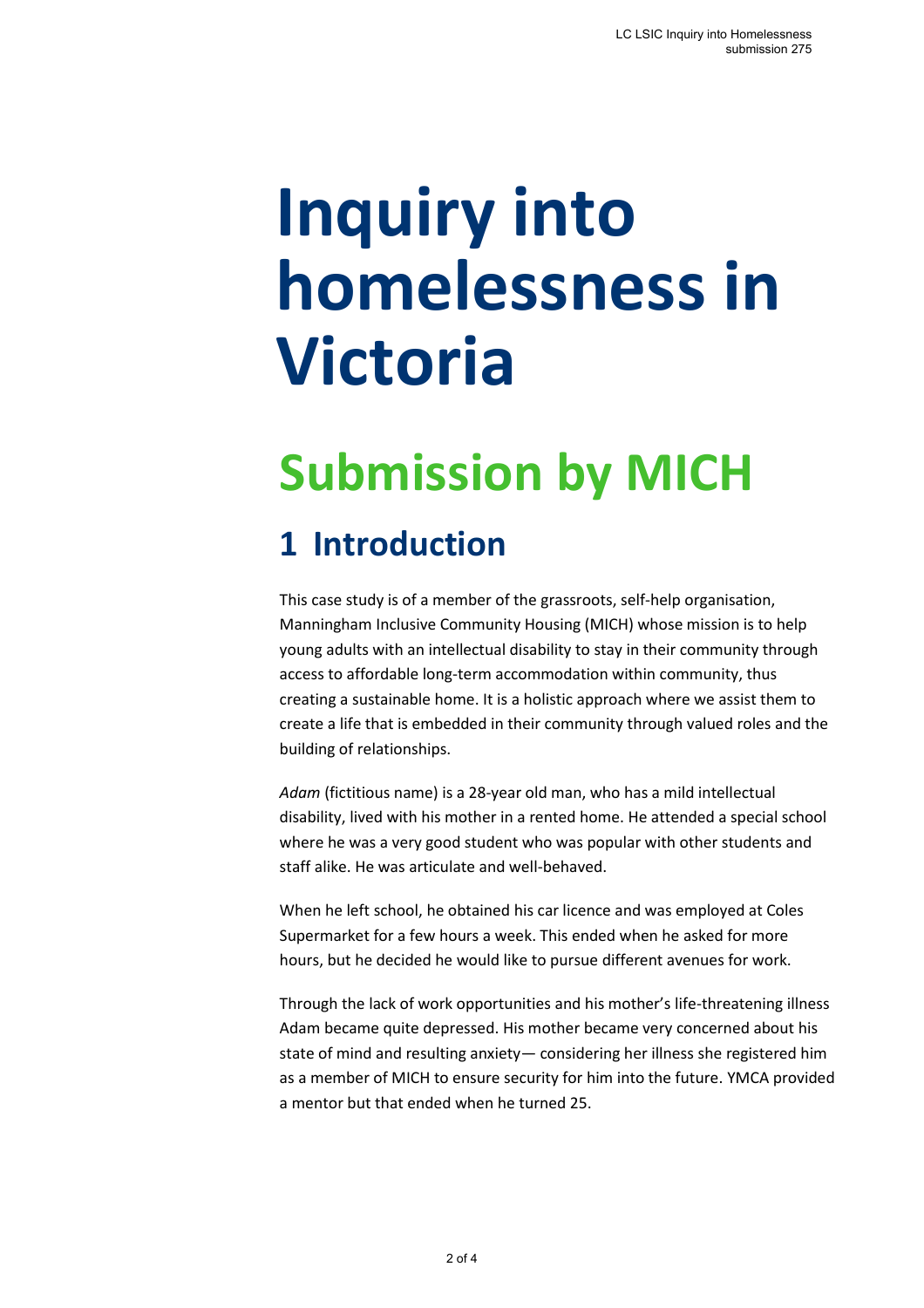## **2 Challenges**

Whilst *Adam* is quite articulate and has the ability to live independently with minimum supports, he has lost the will to care for himself or his surroundings adequately. This was exacerbated by the loss of his mother due to cancer 3 years ago, and he has been living alone since then with only the help of his next-door neighbour. His constant companion was a cat that lived inside, and although loved and fed, was allowed to soil throughout the home.

A MICH representative contacted Adam several times after his mother died but he was reluctant to talk or want to be involved in anything. To our knowledge he has no other relatives apart from a much younger brother, who is in care; he does not have a good relationship with him.

Adam has become a recluse spending most of his time playing computer games, resulting in the problem of obesity. Due to poor eating habits, he has become obese and has a serious threat of diabetes. His personal hygiene has also been neglected. He has no friendship group, plays no sport and has no active participation in the community. Through our observation of *Adam* over time we believe he is currently suffering from depression.

Eventually, Adam was requested to leave the rental accommodation and was therefore rendered homeless.

## **3 Solution**

*Adam* is now allowing MICH representatives to assist him, and this has resulted in the following:

MICH found supported residential accommodation for *Adam* that he agreed to go to for a few months; however, his choice is to be in his own home. Volunteers of MICH assisted him to move out of the derelict home to this accommodation—this was a huge task as the home needed to be returned to its original state prior to the rental.

MICH has created an active support network from its committee members, called a 'Circle of Support' (COS) to assist *Adam.* It is a group of people who have come together in friendship, for the purpose of helping him regain control of his life. The aim is to give him the support he needs to make choices and accept the responsibility of those choices. His COS will enable more people to come into his life who are not paid to be there, though we anticipate he will